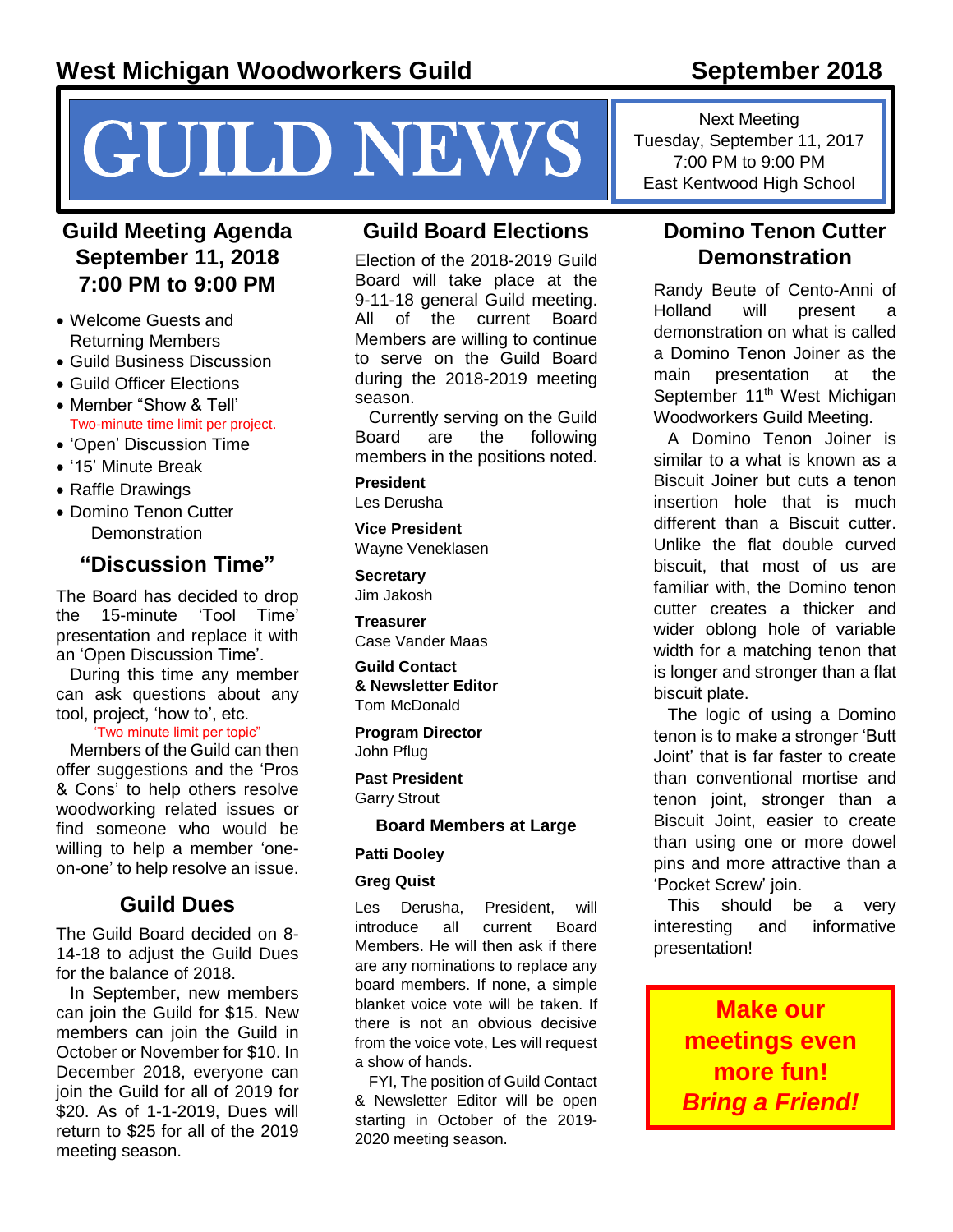# **Woodworking Past – Current - Future**

Say, "Woodworking", and most people envision woodworking as it was before the  $20<sup>th</sup>$  century. It was accomplished in an environment where artisans taught young apprentices how to use hand tools to complete complex woodworking projects.

Today, learning and doing woodworking has been replaced with training DVDs and articles in woodworking magazines.

Or, demos on the Internet, at equipment dealers and/or at local Woodworking Guilds. Thus forcing those who wanted to learn more about woodworking to teach themselves on their own, in their own workshops.

Originally basic woodworking tools were, handsaws, squares, hammers, chisels, hand planes, carving tools or simplistic woodworking machines like treadle powered wood lathes or hand powered drill presses. Unless of course, you worked in a woodworking shop that had overhead belt driven machinery.

By 1920 everything changed. Electricity began powering the work place. At the same time, portable electrically powered hand tools were being created., Like the portable hand-held circular saw and drill but all tethered by power cords.

Now, a 100 years later, portable tools exist for almost every imaginable task. Many powered by powerful batteries and controlled by a computer that need to be programed by the user. Thus, forcing today's woodworker to be both an artisan woodworker and computer literate.

# **Computers & Internet Use**

Directing a computer-controlled router system to mill objects from blocks of wood with commands from a Computer Aided Drafting program (CAD) or using a CAD program to direct a 3-D printer to make any number of plastic objects is trendy and a fun thing to see.

However, the West Michigan Woodworkers Guild still regularly receives requests to teach woodworkers how to make dovetail joints the old fashion way, by hand!

As a 21<sup>st</sup> century woodworker, you do need to know how to use a computer and still know how to do woodworking with hand tools.

You also need know how to use a computer to write, send, and receive e-mails. You should also know how to explore the Internet and use it to visit the WM Woodworkers Guild's website and post and read posts on our Facebook Page.

By knowing what our Internet sites and other websites can provide to you regarding woodworking training and tips, you can then use to it to search and find woodworking help you can use to easily complete your woodworking projects.

If you would like help in knowing how to better use your computer in your woodworking, we can help you. There are 'Mentors' in the Guild who will set down with you 'One-on-One' to help you.

All you need to do is 'ASK'!

# **The Profile of a WM Woodworkers Guild Member**

A profile for a West Michigan Woodworkers Guild Member is quite diverse. Our members range in age from young men and women in their 20s to woodworkers who are over 75 years old and have been woodworkers for 50+ years!

Not all of us are expert woodworkers. However, some of our members are truly artisan woodworkers. Many of our members are just getting starting in woodworking and have a great desire to learn more about woodworking.

Regardless of our personal skill level, all of us are trying to learn more about woodworking, the latest woodworking tools, and the newest industry trends.

We welcome anyone interested in any type of woodworking to be our guest at our meetings. There we have fun learning new woodworking tips and trends, and making new friends.

Some of our members have large well equipped shops. Most do not. Some of our members do their woodworking in a walkin closet.

We understand that it takes time and money to acquire woodworking tools and skills. Many of our members have only basic tools, a hammer, a power handsaw, a portable drill but yearn for more tools, more shop space and more woodworking knowledge! Come visit us at our next meeting!

The Guild Website:<www.westmichiganwoodworkers.org> The Guild's Facebook Page:<www.facebook.com/groups/wmiwwguild>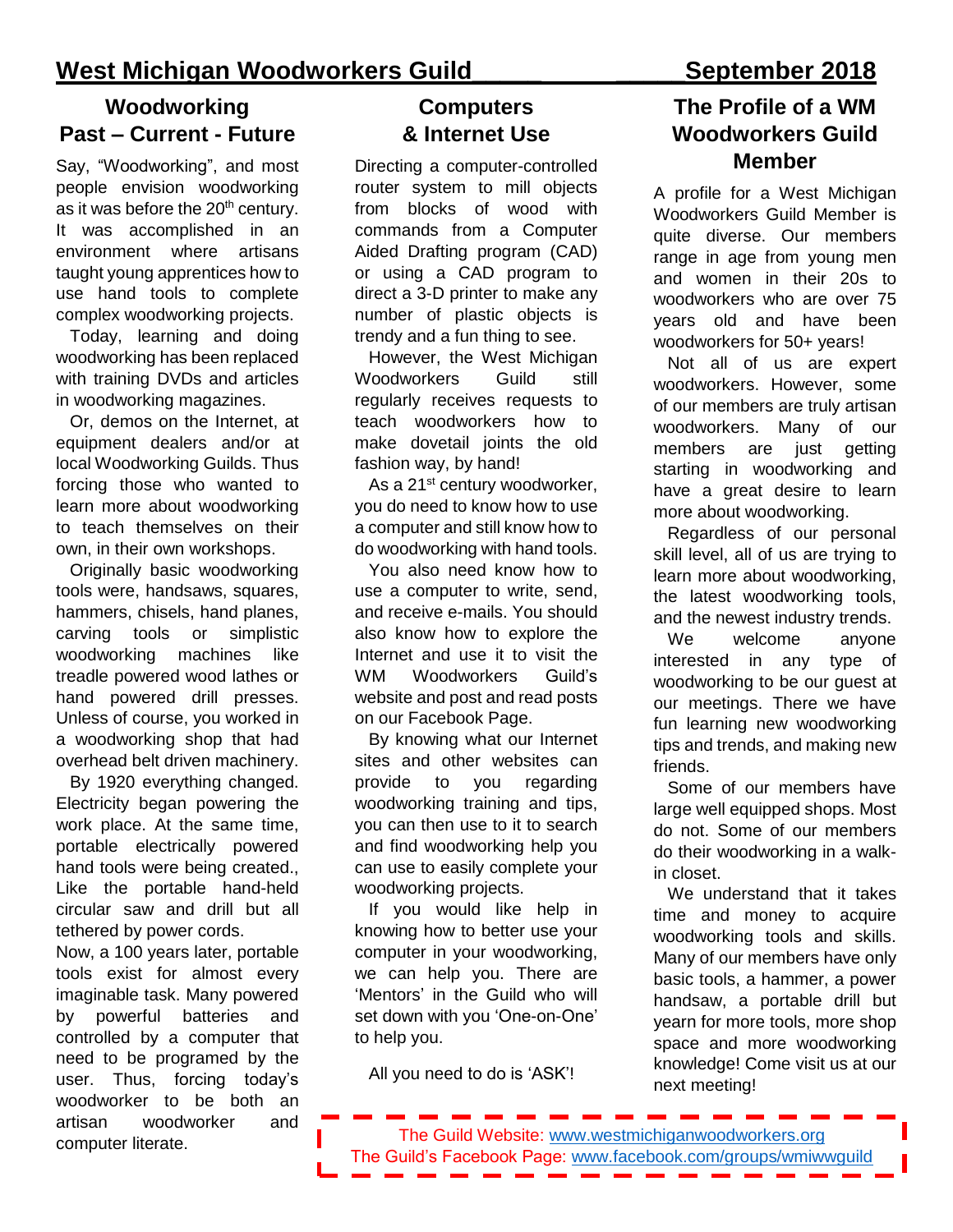# **New Tools or Used Tools?**

New Woodworking tools are not cheap! Woodworkers who have been involved in woodworking for a number of years can have \$20,000 to \$30,000 or more invested in their hand tools, portable and stationary woodworking equipment. In addition, they have stocks of different wood species that can also be very valuable.

Many of these same woodworkers are also on their 2<sup>nd</sup>, 3<sup>rd</sup>, or even 4<sup>th</sup> generation of hand tools or stationary woodworking equipment! Hardly any woodworker starts to do woodworking with a fully equipped workshop with all new high-end hand tools and power equipment to make fancy furniture. All most everyone who does woodworking starts making simple projects with basic tools, many of which are used tools!

Most new woodworkers start with the basics, which are affordable or used tools. Such as, hand tools and portable power tools that they have used for various projects around their home. From there they start considering table saws, band saws, lathes, etc. to do more extensive woodworking. Some woodworkers even start their pursuit of woodworking in Dad's or Grandpa's wood shop at the early age of 8 to 10 years old.

To buy woodworking tools and equipment, you will need to regularly set some \$\$\$ aside, setup a suitable work space of your own, then start looking to buy tools by finding deals on used or new hand tools and power equipment to do the type woodworking you wish to do. Only then, do you begin the process of collecting and/or up-grading to your next generation of woodworking tools and equipment!

Where do you find good tools? There are many possibilities. To buy brand new tools, there is the local woodworking store, hardware stores, big box stores, (Lowes or Home Depot or Menards and the tool importer retail stores like, 'Harbor Freight'), or you can go on-line and buy from hundreds of woodworking supply firms. You can borrow tools from a family member or a friend. You can go to estate sales, garage sales or just have the dumb luck of having someone give you some used but good woodworking tools! Regardless where you get your tools, you need to research the pros and cons of each tool you wish to have before buying it. Then do more research as to where you can acquire that tool or piece of woodworking equipment at the best possible price.

When buying tools you need to consider how many times are you going to use the tool. Are you going to use it on only one short-term project? If so, a cheaply made tool may be a reasonable buy. If on the other hand, you are going to use it on many projects in the coming years, buy highest quality tool at the best possible price you can afford! You also need to consider where you are going to store the tool between the times you are going to use it so it is in the best usable condition the next time you want to use it.

If you go the garage sale or estate sale route to buy tools, be prepared to take the time to travel from sale to sale to see what you can find at a price you can afford. There are some excellent high quality woodworking tools out there, at reasonable prices but there is also a lot of junk. You have to take the time to look. You have to know a great tool when you see one, even if it has some rust on it! When you find right tool, at the right price, BUY IT!

Many times, you will find that a 50+ year old used tool is of better quality and costs less than the equivalent brand new tool. The steel in these old tools is many time of better quality, especially if it is an edged tool, like a chisel, that old chisel may need a new handle but it will hold a sharper edge longer than many new chisels available today. The same is true with wood planes and wood scrapers. You can also find great tools that are no longer made but are still great to have in your collection of tools. Excellent nail pullers, Crowbars, measurement and layout tools by major name brand manufactures are common, mechanic tools, plumbing tools, and other specialized tools are also out there at great prices but you have to search them out!

There will be estate or garage sales where you will be able to buy woodworking tools that would cost you \$\$\$\$\$ for a brand new one, but you may be able buy a used one in good repair just like it for a dollar or two! To do so, you have to know when you have found a diamond in the rough and you have the dollar or two to buy it!

Know too, you will probably have to go to 10 garage sales and/or estates sales to find ONE sale with tools worth buying. Then again, you may find a garage sale like the one noted below that could be a treasure trove of quality tools at prices that make your time well worth your efforts.

# **"Tool Sale"**

**"All Types of Tools – Woodworking – Mechanical - Portable Power Tools, Etc." September 13th, 14th & 15th- 8:00 AM to 6:00 PM, 3255 Essex NE, Grand Rapids, MI.**